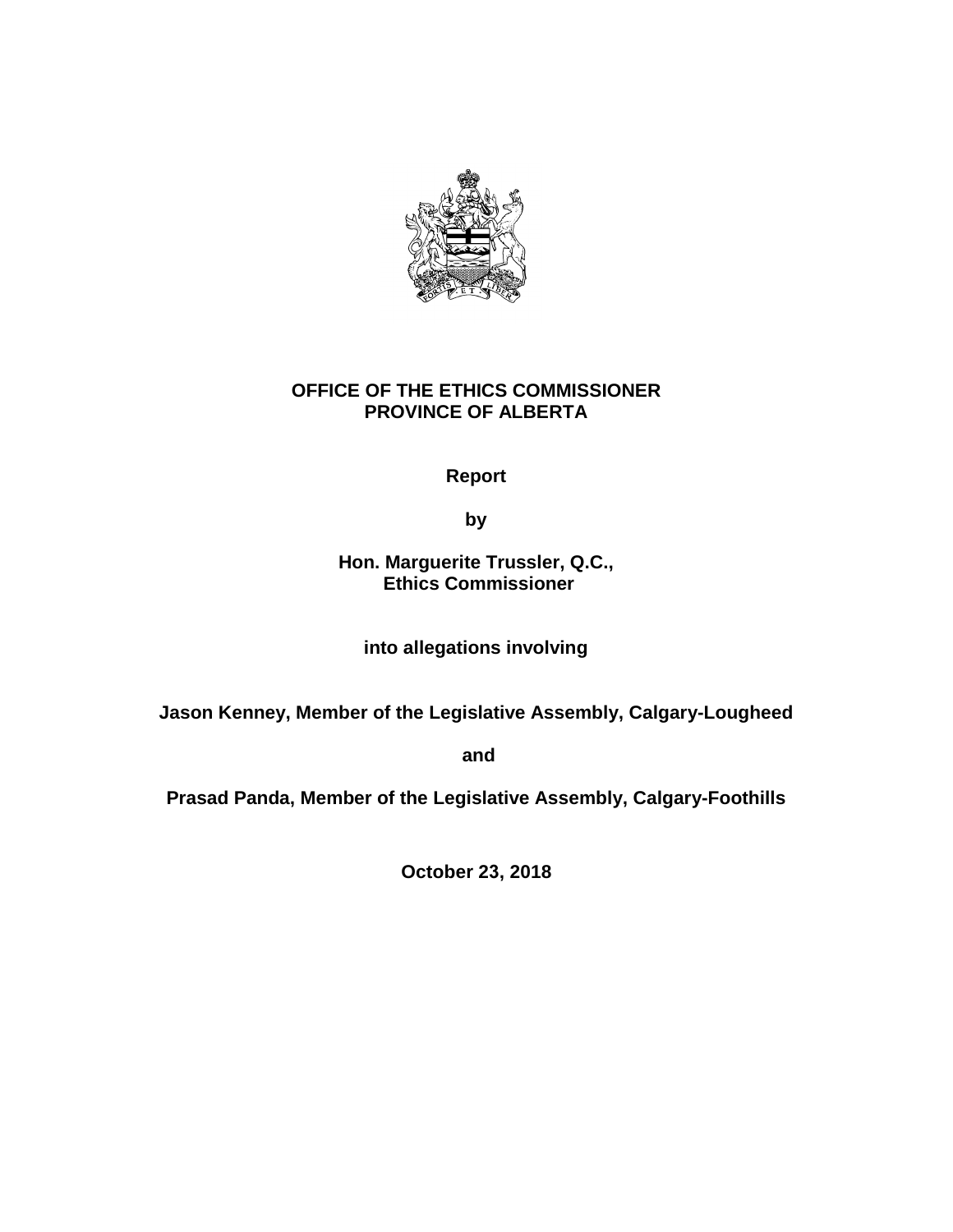#### **Introduction**

I received a letter dated September 25, 2018 from Heather Sweet, Chair, NDP caucus, asking for an investigation into a trip taken to India by Hon. Jason Kenney, Leader of Her Majesty's loyal opposition, Prasad Panda, opposition energy critic and Devin Dreeshen, opposition critic for trade.

Concerns raised included private aircraft travel, Member Kenney's positive comments in the press and on social media about Reliance Industries in which Member Panda owns shares and whether Member Panda used his connections to facilitate a visit to the Reliance refinery to further his own private interests.

#### **Relevant Provisions**

The relevant sections of the Act are:

2(1) A Member breaches this Act if the Member takes part in a decision in the course of carrying out the Member's office or powers knowing that the decision might further a private interest of the Member, a person directly associated with the Member or the Member's minor or adult child.

3 A Member breaches this Act if the Member uses the Member's office or powers to influence or to seek to influence a decision to be made by or on behalf of the Crown to further a private interest of the Member, a person directly associated with the Member or the Member's minor child or to improperly further another person's private interest.

7.1 (1) In this section, "non-commercial chartered or private aircraft" does not include a non-commercial aircraft chartered by the Crown or a private aircraft owned or leased by the Crown.

 (2) A Member breaches this Act if the Member accepts an offer of travel on a non-commercial chartered or private aircraft that is connected, directly or indirectly, with the performance of the Member's office, unless

(a) the travel is required for the performance of the Member's office,

(b) there are exceptional circumstances warranting the acceptance of travel, or

(c) the member receives approval from the Ethics Commissioner before accepting travel, …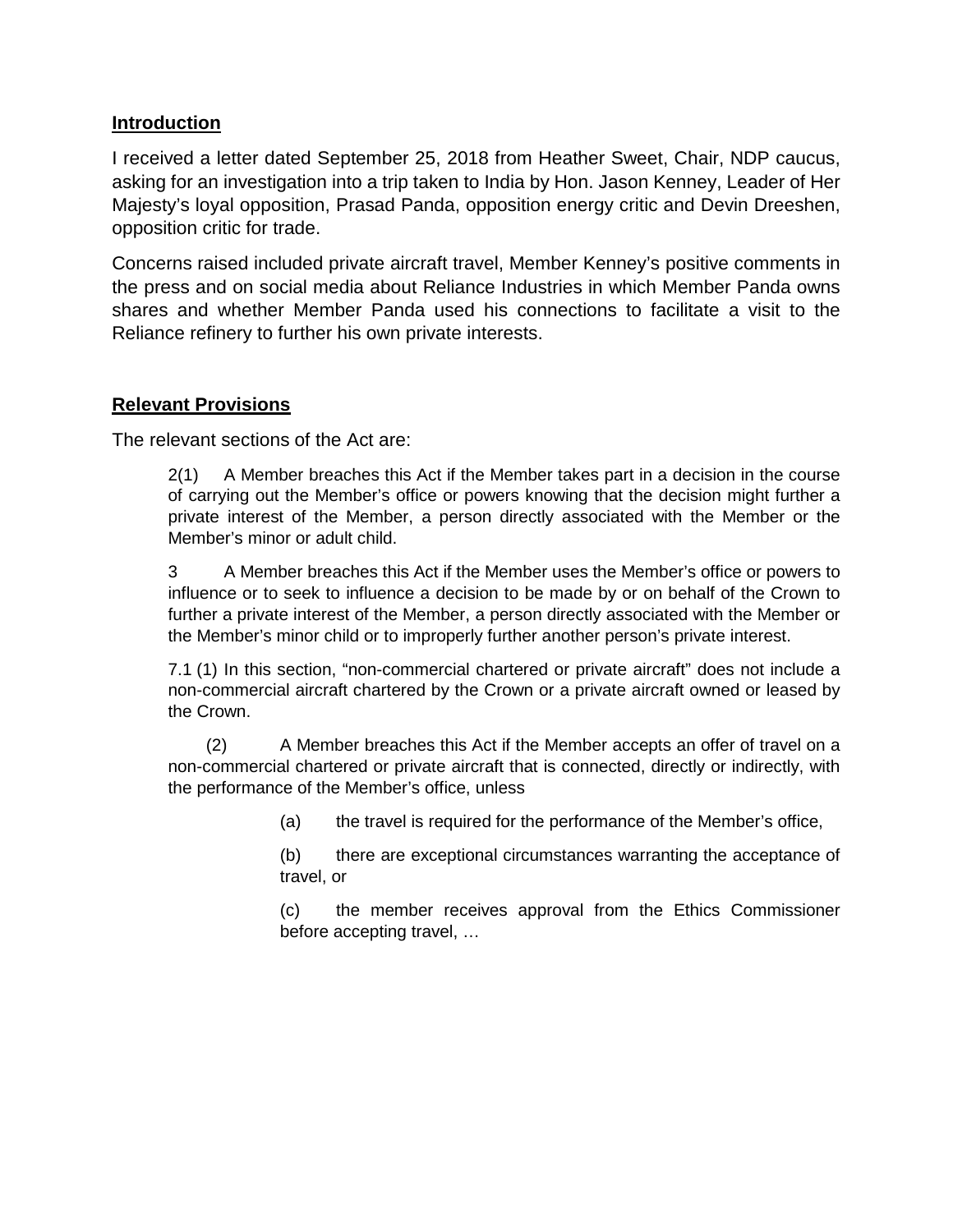### **Investigative Process**

As part of the investigative process, I reviewed the file that my office already had on the trip to India. I also spoke with two representatives of the complainant, Member Estefania Cortes-Vargas and Robin Steudel, Director of Communications and Research, New Democrat Caucus office, to see if there was any further information or evidence not contained in the letter requesting an investigation. I then interviewed under oath both Member Jason Kenney and Member Prasad Panda. During these interviews, I received permission from both of them to release information from my existing file. I also reviewed Member Kenney's social media postings about the trip.

## **Facts**

Member Kenney was invited to India by the Indian Prime Minister, whom he has known for 12 years, through the office of the Indian High Commission in Ottawa. Before and during the trip, he was assisted by the Canadian High Commission in India. He represented himself as the leader of the United Conservative Party. He is known in India because of his former position as a federal cabinet Minister. Numerous meetings and visits to industries were scheduled including the trip to the Reliance Industries refinery.

He advised the Premier and the Minister of Economic Development and Trade about the trip in advance.

Prior to embarking on the trip, Member Panda properly sought permission from my office for travel by the three Members on a non-commercial aircraft to the Reliance Industries refinery and completed the required forms. The refinery is located near a military base and the only way to travel to the site was by the Reliance Industries aircraft. At that time, my office asked pointed questions about the trip. Member Panda replied candidly and with considerable detail about the purpose of the trip, who proposed the trip, who was going, who was paying for the trip, what gifts might be received and whether any of those travelling had any financial interest or other interests in Reliance Industries.

Member Panda also later asked for and received permission to accept a helicopter flight from Government of Punjab for all three Members.

Member Panda was able to arrange private transportation to the Reliance Industries refinery site, as he was a former employee of Reliance Industries and maintains personal relationships with former colleagues at Reliance Industries. There was no other way to visit the refinery. The helicopter flight was a question of scheduling and was approved by our office after some consideration.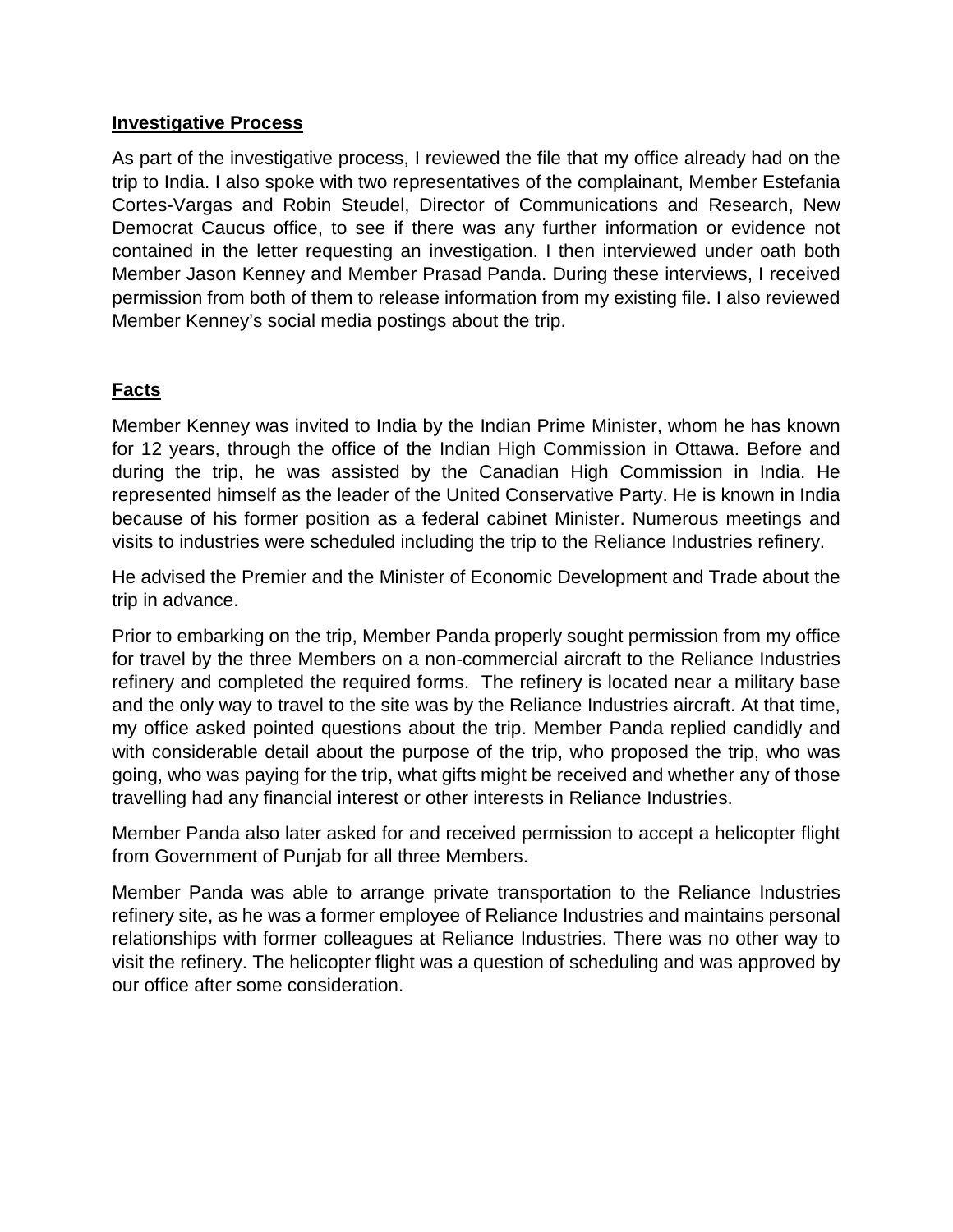A list of all gifts received was filed with our office as was a report of the flights taken, as required by the legislation.

Member Panda owns shares in Reliance Industries as a result of having worked for the company and he has always disclosed those shares on his annual disclosure statements. Member Kenney was not aware that Member Panda owned shares in Reliance.

### **Findings**

There were no allegations made against Member Dreeshen so he is not included in this report.

As the trip was paid for by the United Conservative Party, and to some extent by the Members personally, there was no breach of s. 7 of the Conflicts of Interest Act which allows gifts from a Member's political party.

While concerns were raised in Member Sweet's letter about how Member Kenney represented himself, such representations are not within the jurisdiction of my office but are a political matter. However, I am satisfied that Member Kenney did not misrepresent himself.

The use of non-commercial aircraft had my prior approval. Member Panda did not use his connections to further his private interests. He made the arrangements using past friendships, including one with senior management of Reliance Industries, from before he became a Member of the Legislative Assembly. The complaint does not fall within s.2 (1) of the Act, as the section refers to a Member taking part in a decision knowing that the decision might further a private interest of the Member. Member Panda did not take part in any decision. He arranged transportation to a site that was scheduled to be visited.

The final allegation is that Member Kenney, by publicly lauding Reliance Industries, used his office to influence or seek to influence a decision made on behalf of the Crown to improperly further another person's, namely Member Panda's, private interest.

As I indicated in *McIver*, a press release issued by Member McIver on behalf of the party was used to influence the Alberta voter and not the Crown. In this instance, the same applies to the use of social media. In no way was Member Kenney attempting to influence the Crown. He was commenting on his trip and updating his followers.

Member Panda's interest in Reliance Industries is trivial taking into account the number of issued shares in the company which is 638,338,364,543 and a market capitalization of \$93,291,040,000 (US). Member Panda's holdings are infinitesimal. Member Kenney's comments were directed to Albertans and would not in any way make a difference to the share value of the company.